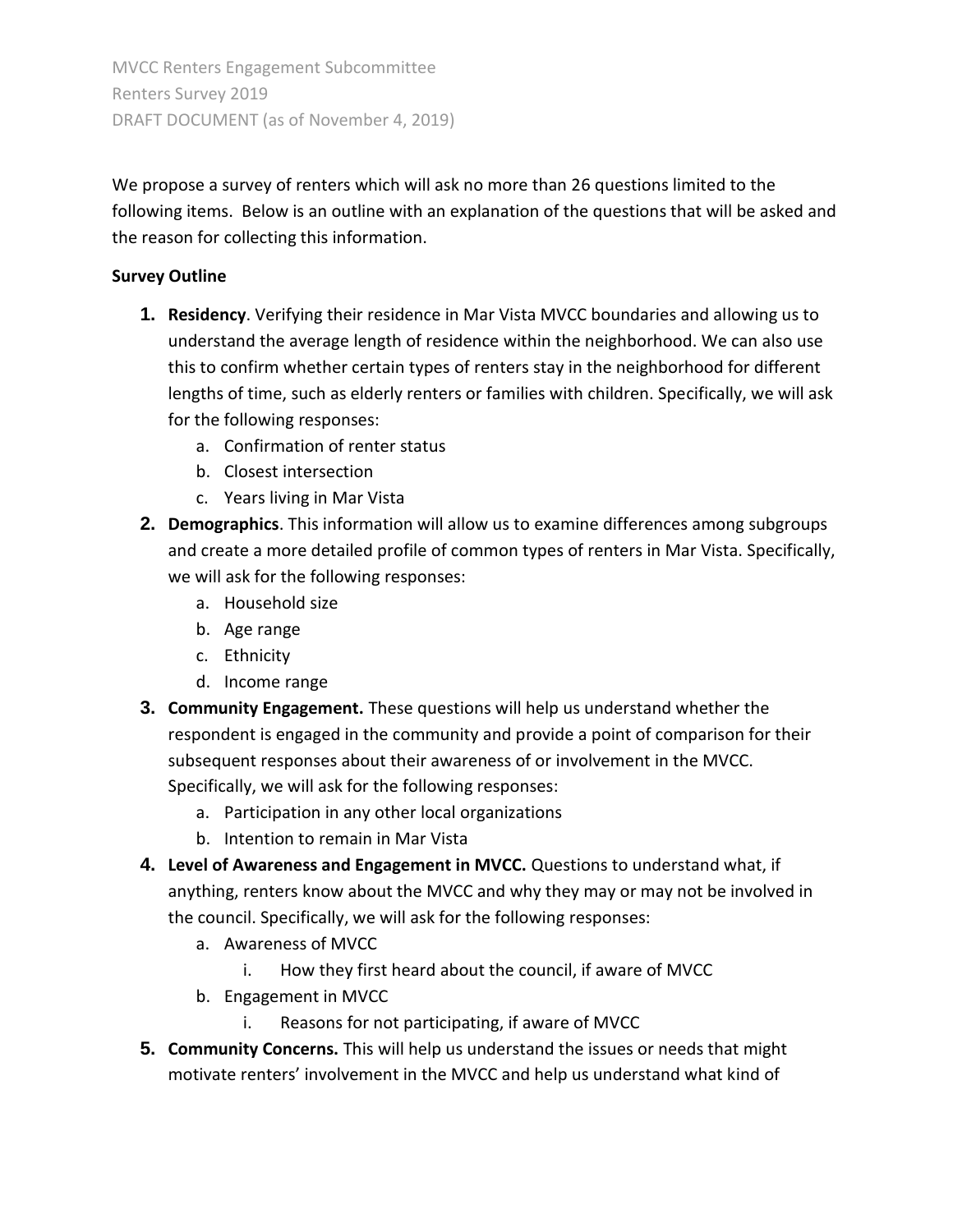MVCC Renters Engagement Subcommittee

Renters Survey 2019

### DRAFT DOCUMENT (as of November 4, 2019)

information they would like to hear from the Outreach committee and MVCC more broadly. Specifically, we will ask for the following responses:

- a. Areas of Interest (corresponds to MVCC committees and subcommittees)
	- i. Reasons for interest
- b. Desired amenities or services not currently available in Mar Vista
- **6. Communication preferences.** This will help the RES understand how to conduct outreach to renters moving forward. Specifically, we will ask for the following preferences:
	- a. Mode of communication
	- b. Language
- **7. Meeting Preferences.** Questions asked will help the MVCC understand the availability of this population to participate in meetings, and may help us understand if low renter engagement has any correlation to the meeting schedule or is due to other reasons. Specifically, we will ask for the following responses:
	- a. Day/Time preferences
	- b. Location preferences
	- c. Barriers to attendance
- **8. Housing stability.** Questions asked will help us understand whether renters in Mar Vista are mostly securely housed or whether they are experiencing any housing instability, and to analyze other responses based on the subgroup of security/insecurely housed renters. Responses to these questions will be optional, since we know that some individuals may prefer not to provide this information. Specifically, we will ask whether individuals meet any of the following criteria:
	- a. Receipt of housing assistance/vouchers
	- b. Living in rent controlled unit
	- c. Rent burdened (paying 30% or more of income on rent)

## *End of Survey*

- **9. Optional: Email Signup.** An optional section will ask if the person is willing to be contacted by the MVCC in the future. We will design this part of the survey in such a way that emails will be gathered separately, removing the ability to link responses to the email addresses provided. This will protect the privacy of each respondent. Specifically, we will ask individuals to sign up if they are:
	- a. Willing to receive more surveys
	- b. Willing to receive the MVCC newsletter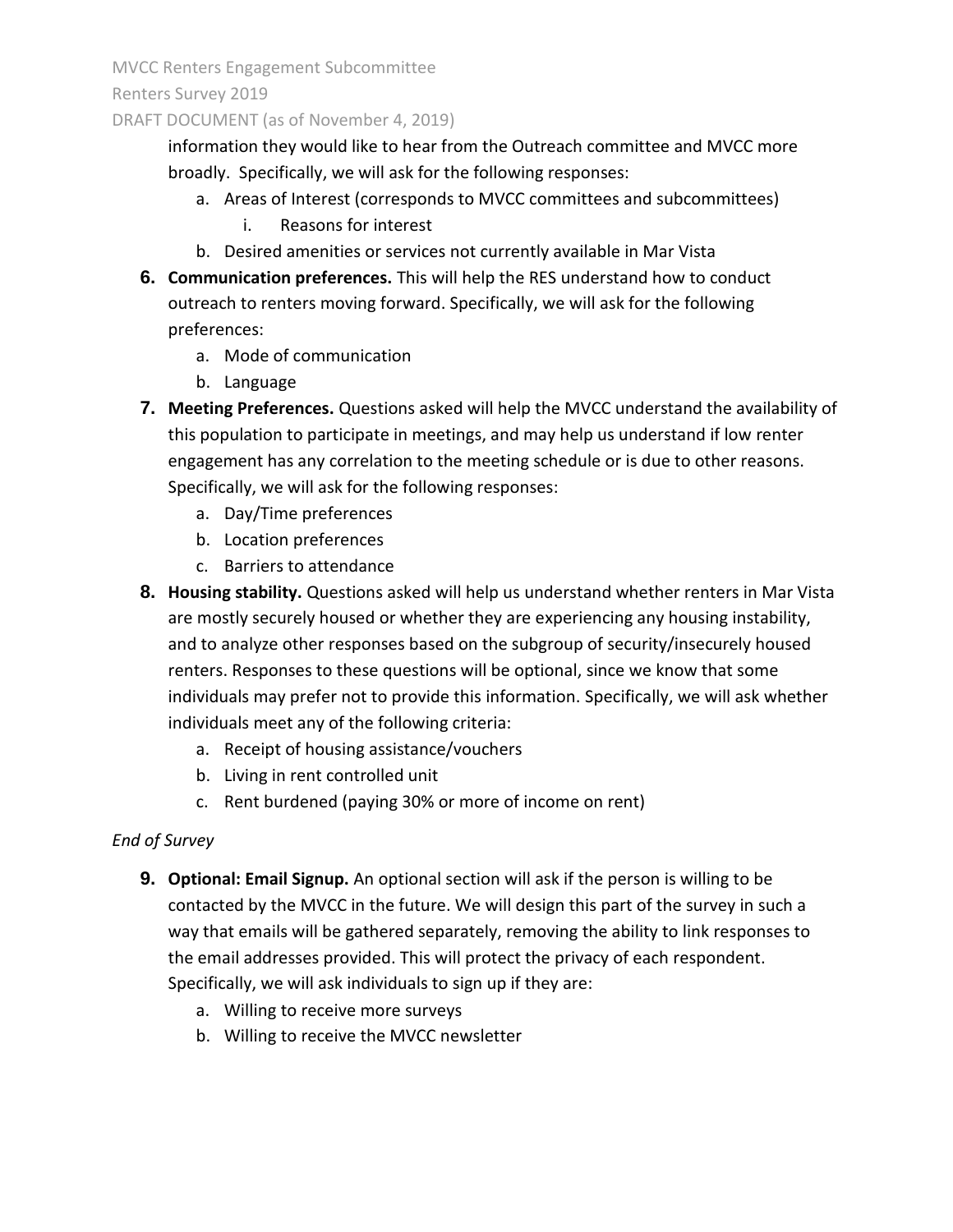#### FULL SURVEY

1) Please confirm that you are a renter (apartment, house. townhome, sublet) and live within the mapped area.

Response: Yes, I rent my home and live in this area // No, I do not meet these criteria.

If you are not a renter but would like to provide feedback, please email with your suggestions or ideas.

2) What intersection do you live closest to in Mar Vista?

Response: \_\_\_\_\_ and \_\_\_\_\_

3) How long have you lived in Mar Vista?

Response: \_\_\_ years \_\_\_ months

4) How many people live in your household?

Response: [insert drop down menu]

5) Who do you live with? (check all that apply)

| Response:            |
|----------------------|
| Roomate              |
| Partner / Spouse     |
| Children             |
| Other family members |

6) What is your age?

Response: > 18, 18 to 22; 22 to 35, 35 to 50, 50 to 65, > 65

7) What would you describe as your ethnic identity? Mark all the apply.

Hispanic or Latino/a Black or African American East or Southeast Asian South Asian Middle Eastern or North African White or European American Pacific Islander Native American, Alaska Native or First Nations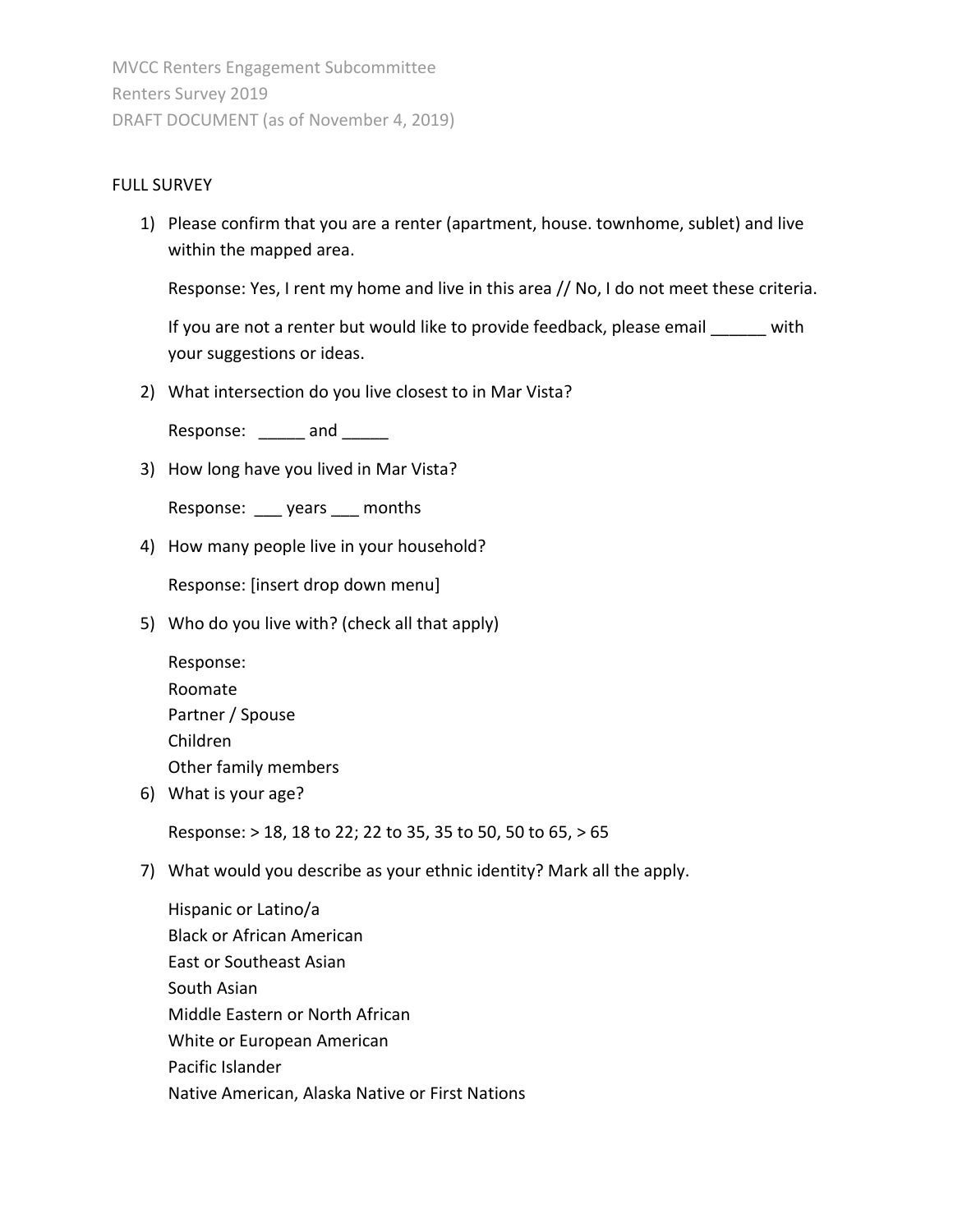#### Other (please specify)

8) What is your annual household (the definition of household being yourself, a partner who contributes to your living expenses and/or dependents) income?

Response: <30k; 30k to 60K; >60k to 99k; 100k+

9) Are you actively involved in any local organizations? Check any that apply.

Parent-Teacher Association/Organization (PTA or PTO)

Church, temple or mosque/faith-based organization

Local arts groups

Political organization

Social club

Sports or recreation club or group

Scout troop

Charity or community service group

Other (please specify)

10) How long do you hope to stay in Mar Vista?

Response: [insert ranges]

< 1 years; 1 to 3 years; 3 to 5 years; > 5 years

11) Have you heard of the Mar Vista Community Council before?

Response: *check one or more*:

Yes, I am very familiar with the MVCC;

Yes, I'm pretty sure I know what the MVCC is;

Yes, I think I've heard of it before but am not sure what it does;

No, I don't think I've heard of that before

12) If yes, how did you first hear of the MVCC?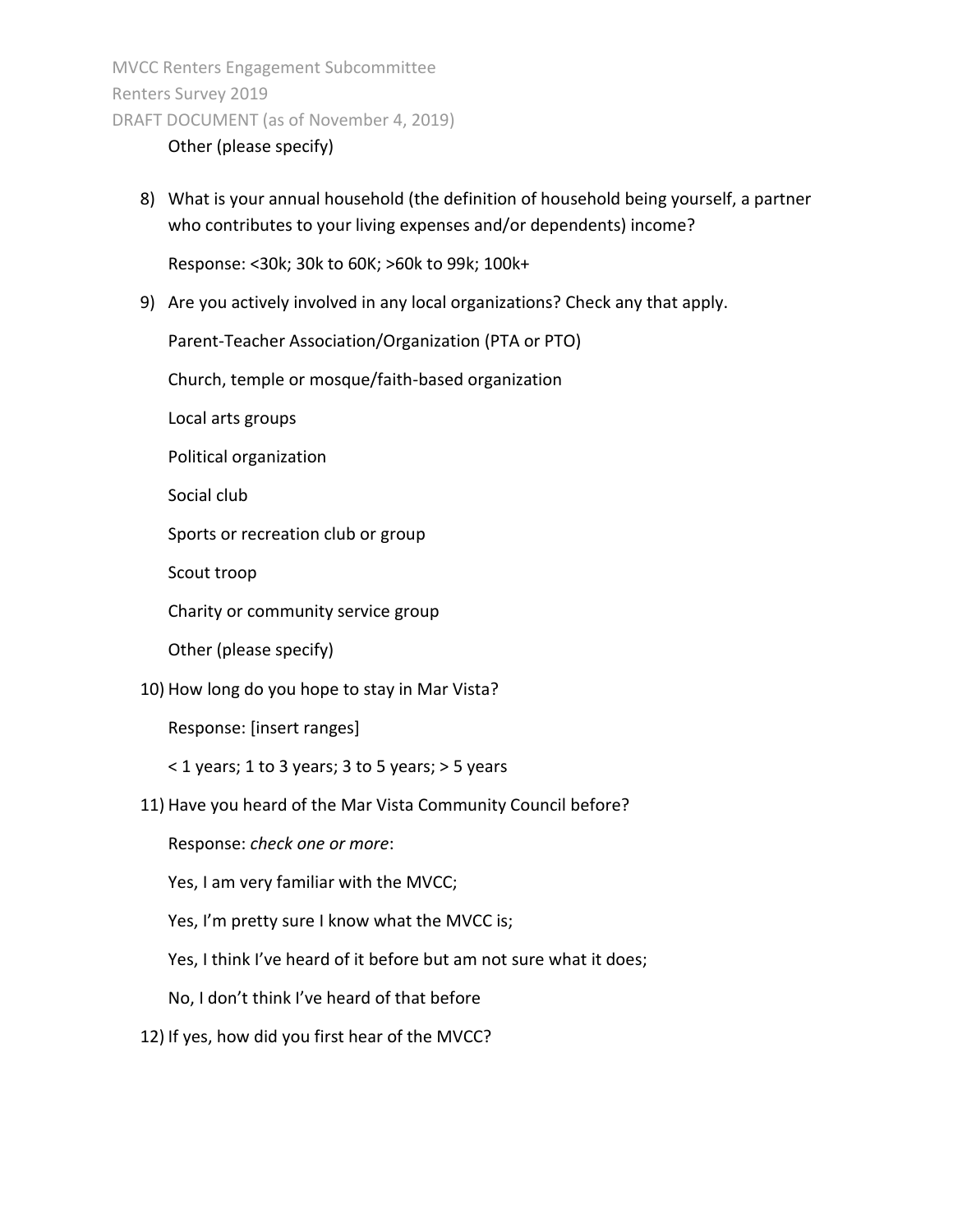MVCC Renters Engagement Subcommittee Renters Survey 2019

DRAFT DOCUMENT (as of November 4, 2019)

Response: From a MVCC board member, from a friend who has participated, communication from the MVCC, from the MVCC tables at the Mar Vista Farmers' Market, don't remember

13) Have you ever participated in the Mar Vista Community Council before? (*Limited to those who answered yes to the above question)*

Response: *Check one or more*: I have participated as a council member; Yes, I have participated in a committee of the MVCC; Yes, I have attended a MVCC meeting before; Yes, I have attended a community event sponsored by the MVCC; Yes, I have voted in one or more by MVCC election; No, I am aware of the council but have not participated in the MVCC Unsure whether I have participated in the MVCC before;

14) If the person is aware of but has not participated: Is there a specific reason you have not participated in the MVCC?

Response (check one or more): It's not convenient for me It does not seem relevant to me I'm too busy I would attend if you changed your meeting times I would attend if I had more assistance with transportation/childcare/meals during the times you meet I choose not to attend for other reasons [please explain] I am open to attending if I had more information I am open to attending if/when I have a relevant concern

15) The mission of the Mar Vista Community Council (MVCC) is to provide a forum for discussion of issues that affect the quality of life of our stakeholders (anyone who lives, works or owns property in the area), and to serve as the advocate on behalf of the stakeholders of the Council area with officials of the City of Los Angeles and other entities that affect our community.

How would you rate the importance of the following issues when it comes to your concerns or needs in this community?

Response: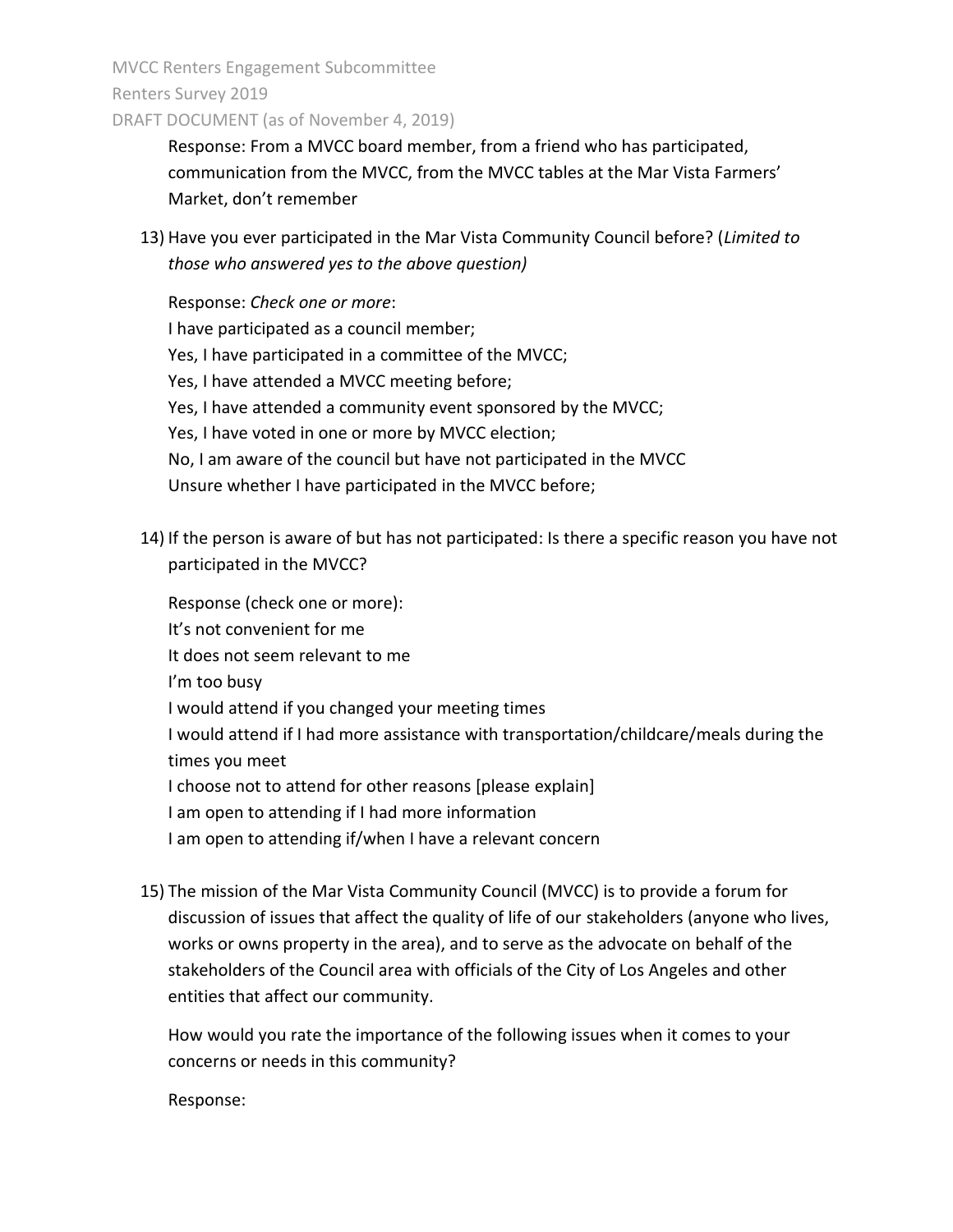| Transportation and Infrastructure  |
|------------------------------------|
| Homelessness                       |
| <b>Emergency Preparedness</b>      |
| Planning and Land Use              |
| Parks and Open Space               |
| <b>Education, Arts and Culture</b> |
| Mobility                           |
| Santa Monica Airport               |
| <b>Traffic</b>                     |
| <b>Public Safety</b>               |
| Other:                             |
|                                    |

16) What are your interests in the issue areas you chose as important?

Response: [open]

17) If you were to attend a Mar Vista Community Council meeting or event, what location(s) do you prefer?

Response: Mar Vista Recreation Center Coffee Connection meeting rooms (Centinela & Venice) St. Andrews Lutheran Church (National & Federal) Windward School (Sawtelle & Palms) Other:  $\blacksquare$ 

*18) Please answer the following questions to help us understand how we can make meetings accessible to all community members.* 

What is your preferred mode of communication? (check one or more)

19) What is your preferred language of communication?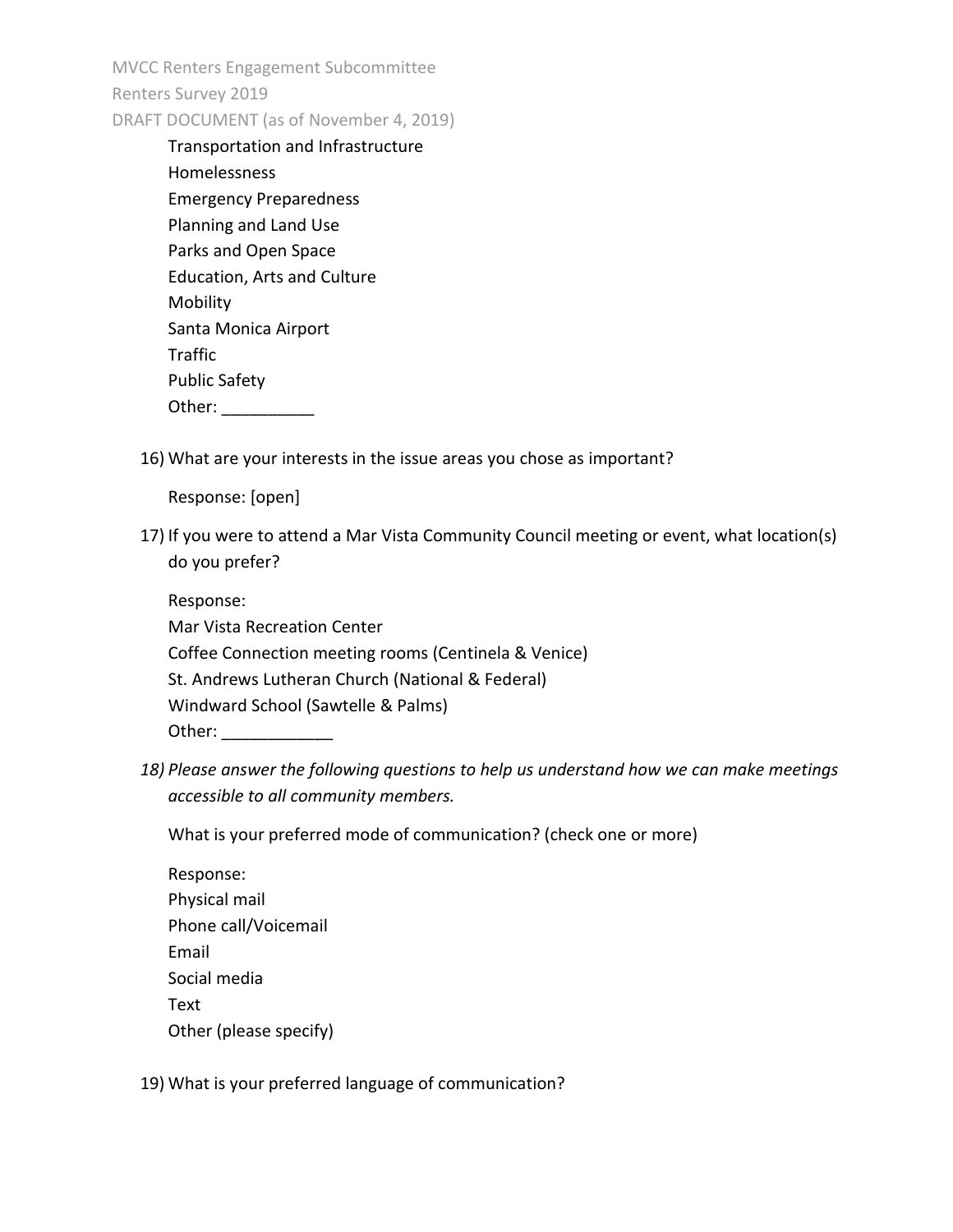MVCC Renters Engagement Subcommittee Renters Survey 2019

DRAFT DOCUMENT (as of November 4, 2019)

Responses: English, Spanish, French, Chinese, Korean, Japanese, Tagalog, Vietnamese, Russian, Farsi, Other (please specify)

20) Mar Vista Community Council general meetings usually occur on the second Tuesday of the month from 7:00 to 9:30 pm at the Mar Vista Recreation Center (11430 Woodbine St.). What currently prohibits or would prohibit your attendance? (check all that apply)

Response: Too late in the day Commute from work Childcare considerations Eldercare considerations Accessibility or transportation needs Other (please specify)

21) What services or amenities would you like more of in the community? Please rank the top two preferences.

Food options

More late-night establishments

Parks and open spaces (including a dog park)

Micro mobility options

Day care or eldercare services

Healthcare and medical offices

Home care services

Sports facilities

Other (please specify)

22) Do you receive rent vouchers or any form of housing assistance?

Response: Yes, No, Unsure, Other

23) Do you live in a rent controlled apartment?

Response: Yes, No, Unsure, Other

24) Do you pay more than 30% of your after-tax income on rent?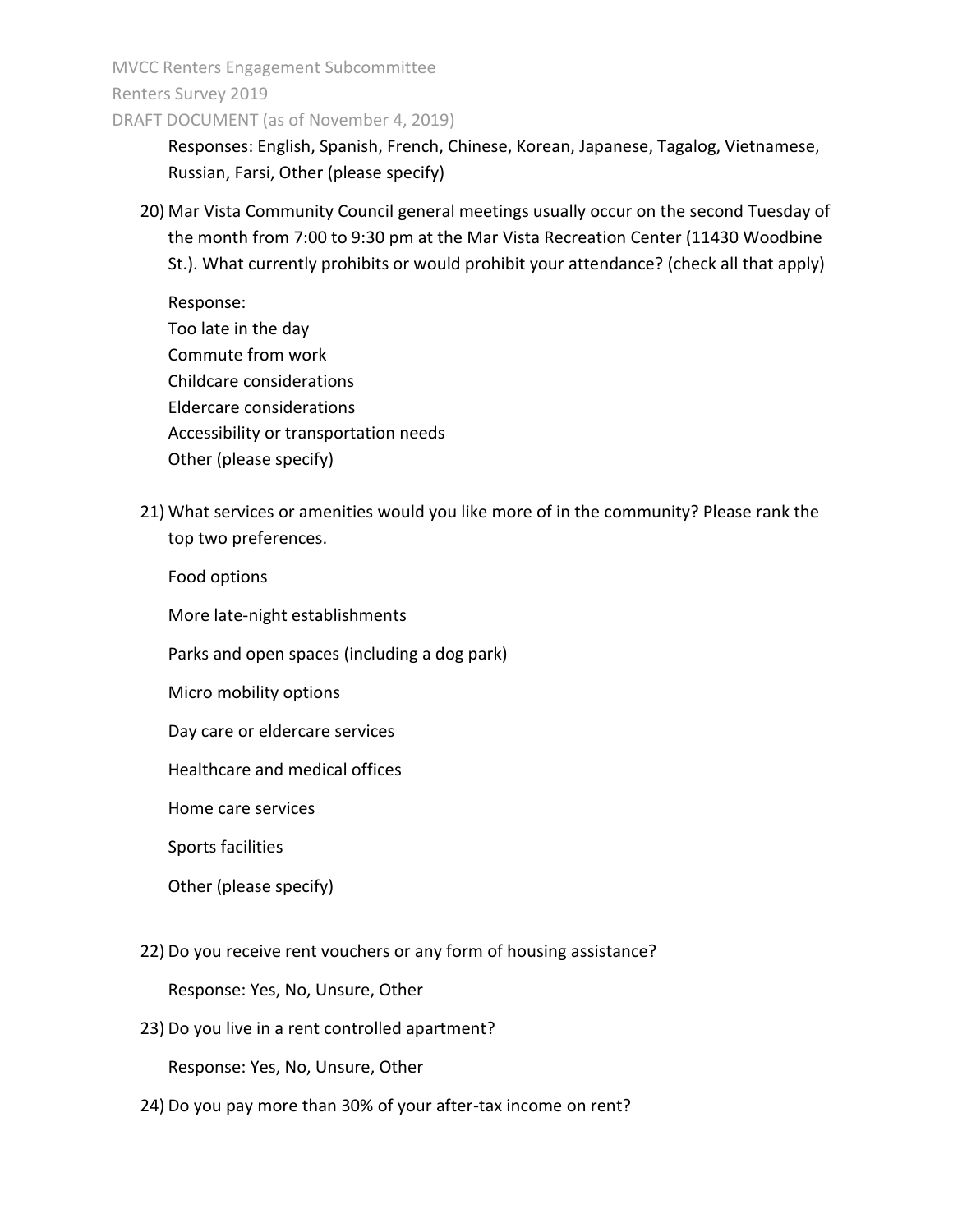Response: Yes, no, unsure

# **THANK YOU! We're almost done. All responses are anonymous, but you have the option to sign up for more information or follow up:**

25) Would you be willing to participate in more surveys from the Mar Vista Community Council?

Response: Yes, No

If yes, please follow this link to register [insert link]

26) Would you like to receive more information from the Mar Vista Community Council about its activities?

Reponse: Yes, No

If yes, please follow this link to register [insert link]

#### **THANK YOU FOR COMPLETING THE MAR VISTA RENTER'S SURVEY!**

#### **ALL RESPONSES WILL REMAIN ANONYMOUS.**